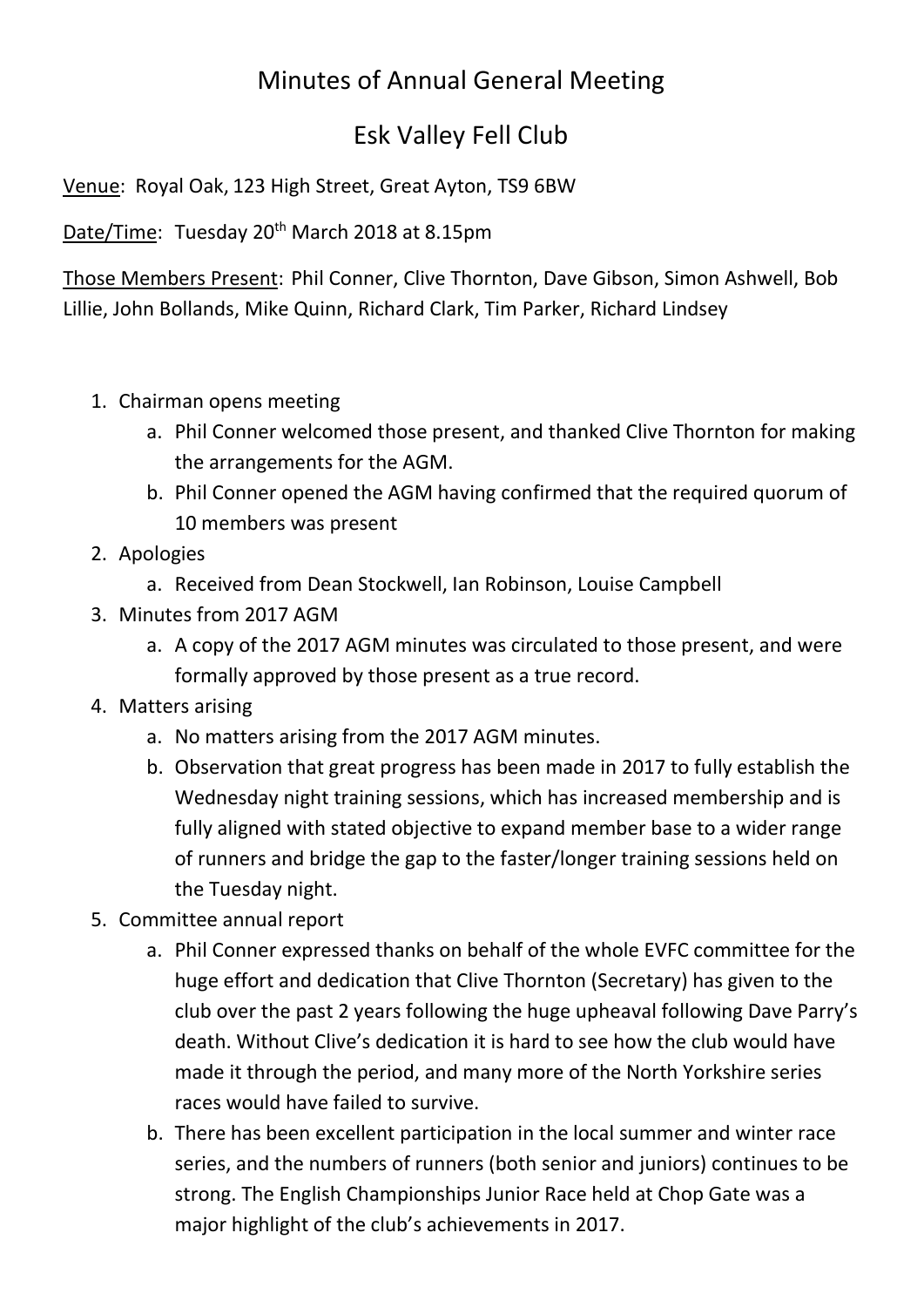- c. Poor weather in February/March 2018 unfortunately resulted in the cancellation of 2 races in the winter series, Glaisdale Rigg and Blakey Blitz. A new date will be sought for Blakey Blitz, later in 2018 (confirmed as 29 April 2018).
- d. Simon Ashwell (Membership Secretary) confirmed that the online membership arrangements that were set-up in 2016 have worked well, and we had 48 fully paid-up members on the books for 2017. The arrangements have made the administration of members much simpler/quicker, and we already have 31 members signed up and fees paid for 2018 (a record!). Reminders have been issued to 2017 members who have not yet paid 2018 membership.
- e. Bob Lillie (Race Coordinator) suggested that the club could sustainably arrange 3 races per year. More volunteers are required to act as Race Marshalls to support the Race Organisers, and to share the burden of race entry administration that has largely fallen upon Clive Thornton and ad-hoc helpers. A wider club membership participation is required to sustain race organisation in the future, and will be a standing topic for the Club Committee going forwards.
- 6. Treasurers report
	- a. Dave Gibson distributed copies of the club statement of account to those present. The club continues to hold a very healthy balance, and continues to make significant donations to local charities, and is keen to support members who are interested in gaining formal coaching qualification/training that can be deployed for the wider benefit of the club membership. The accounts were duly approved by those present.
- 7. Election of Officers
	- a. Secretary Clive Thornton (current notified intent to stand down)
		- i. Clive Thornton had notified his intention to step down from the role after his current 2 year term, ahead of the AGM.
		- ii. No nominations had been received prior to the AGM and none present were willing to volunteer for the role.
		- iii. Phil Conner (Chairman) agreed to take on the role temporarily until a permanent new Club Secretary has been found. **ACTION: Club** newsletter and social media will seek a volunteer, and the Club Committee will appoint in due course.
		- iv. A discussion took place around the future role of the Secretary, and it was agreed that the scope of the role currently performed by Clive Thornton was not representative of the core role in future. The coordination of the Summer Series and Winter Series races was taken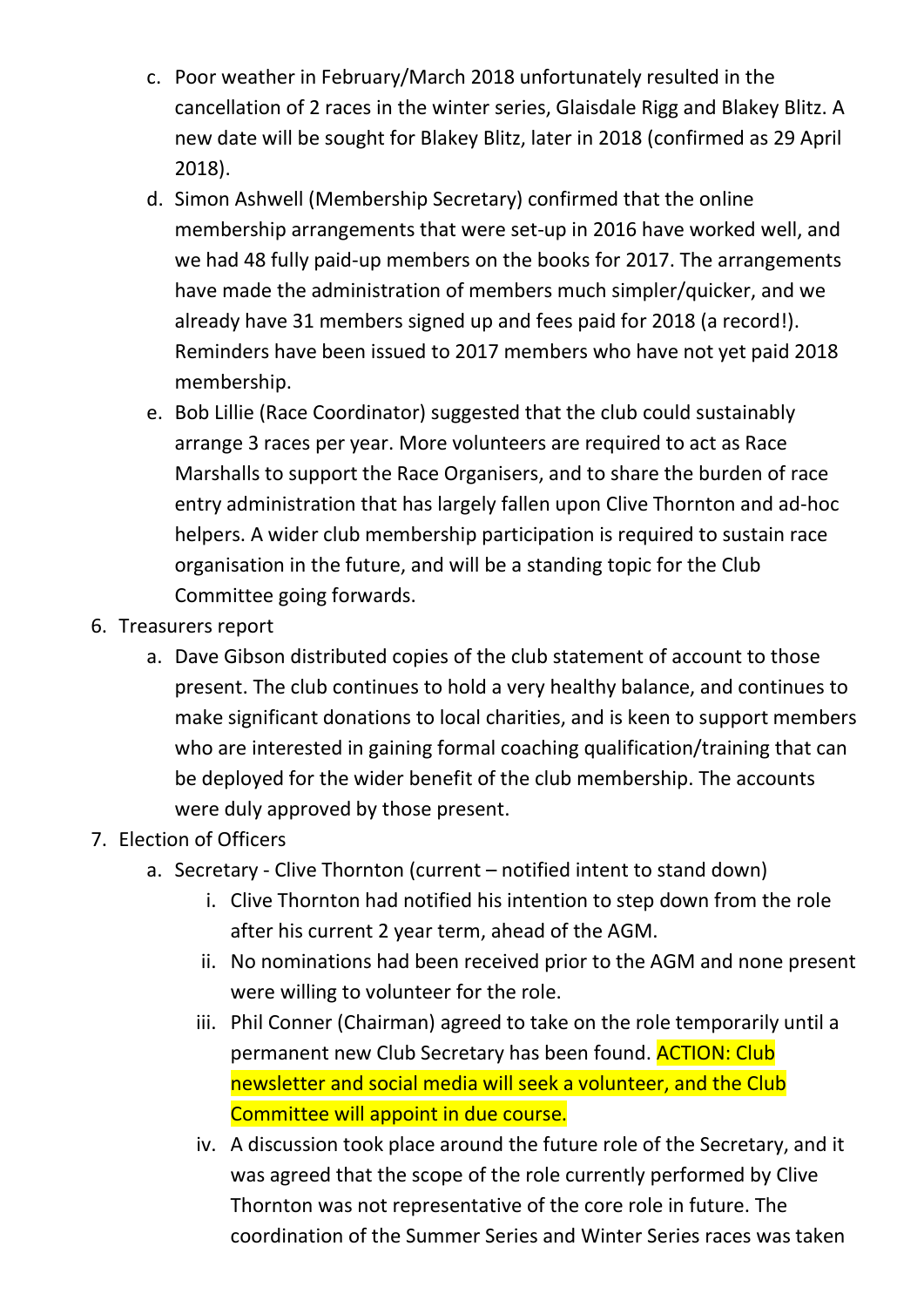on by Clive Thornton, following Dave Parry's death, but is not part of the Club Secretary's role. Clive will continue to work with other local Clubs to further diversify the responsibilities for local races amongst the local Running and Fell Clubs.

- b. Membership Secretary Simon Ashwell (current)
	- i. Simon agreed to continue in role for another term. Duly nominated and seconded by those present.
- c. Welfare Officer Louise Campbell (current)
	- i. Louise was not present, but was nominated and seconded by those present to continue in role, upon confirmation that she was willing to stand; this has subsequently been confirmed.
- d. Race Co-ordinator Bob Lillie (current)
	- i. Bob advised that he was unable to continue in role as he now lives in Scarborough and feels unable to provide the future commitment. He was however quite happy to continue to be a Race Organiser for the Club, and continue doing this for the foreseeable future.
	- ii. Role will be vacant until new volunteer has been found. **ACTION: Club** newsletter and social media will seek a volunteer, and the Club Committee will appoint in due course.
- e. Training Co-ordinator Mike Quinn (current)
	- i. Mike agreed to continue in role for another term. Duly nominated and seconded by those present.
- f. Webmaster  **Vacant** 
	- i. Tim Parker volunteered to take on the role, and was duly nominated and seconded by those present.
- g. Club Statistician Cameron Taylor (current)
	- i. Cameron not present, has been inactive, and not attended any Committee Meeting in the last 12 months; currently at University.
	- ii. Richard Clark volunteered to take on the role, and was duly nominated and seconded by those present.
- h. Junior Coordinator John Williams (current)
	- i. John was not present, but was believed to be unlikely to wish to continue in role due to other commitments.
	- ii. Those present agreed that the role should remain vacant until someone came forward with the necessary passion and commitment to take on the role. Role will be vacant until new volunteer has been found. ACTION: Club newsletter and social media will seek a volunteer, and the Club Committee will appoint in due course.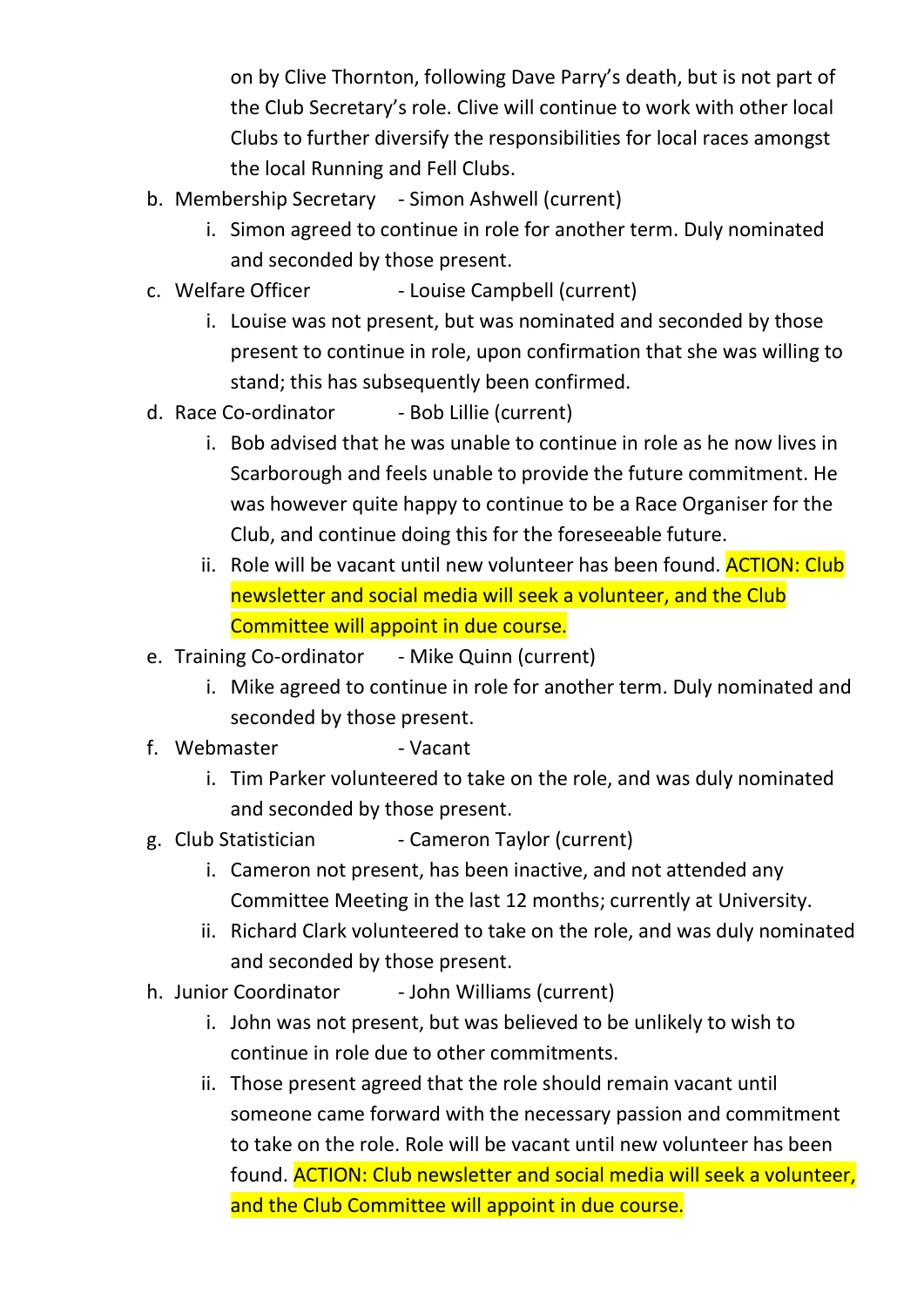- 8. Constitution
	- a. No changes raised or identified
- 9. Membership fees
	- a. Currently
		- i. Senior £10
		- ii. Junior  $-$  £0.50
		- iii. England Athletics individual affiliation  $-$  (£14) £15 (01/04/18 31/03/19)
		- iv. England Athletics club affiliation  $£100(01/04/17 31/03/18)$
	- b. Those present agreed that the fees should remain unchanged in 2018, and represented excellent value and presented no barrier to membership or club participation.
- 10. Dave Parry Winter and Summer Fell Race Series
- 11. Race reports
- 12. Member achievements
	- a. Bob Graham Round completed successfully by Mike Quinn and Paul Williams
	- b. Martin Perry came 3<sup>rd</sup> in the 2017 Mountain Challenge
	- c. Membership of Esk Valley Fell Club has been the catalyst for members who started running in the local fell races to spread their wings and run and race across Britain and further afield.
	- d. Paul Williams gained 28<sup>th</sup> place in the Glencoe Skyline
	- e. Martin Perry won the overall and mens senior Summer Fell Series 2017, Stephen Pugh claimed the V45 title, with Esk Valley second in the team competition.
- 13. Club Development
	- a. Club took part in Cleveland Way Relay for first time and finished in  $2^{nd}$  place, not far behind the winning team. Strong support by those present to put a strong team together for 2018, and perhaps try to get an 'A' and 'B' team. Interest post-meeting from club members has been strong.
	- b. Wednesday night training sessions have been supported very well, and are widening the club's reach as hoped. Thanks to those Members who lead the respective groups.
	- c. Although we did not get a place in the 2017 Hodgson Relay, the club has been promised a place in 2018 (held on  $7<sup>th</sup>$  October 2018). Will require 8 people, and run in pairs; venue is in the Lake District. Prestigious event.
	- d. Membership is broad, and we have wide spectrum of abilities from Elite to beginners.
	- e. Agreement from those present for the club to fund Mike Quinn to undertake the FRA Coaching Course in 2018.